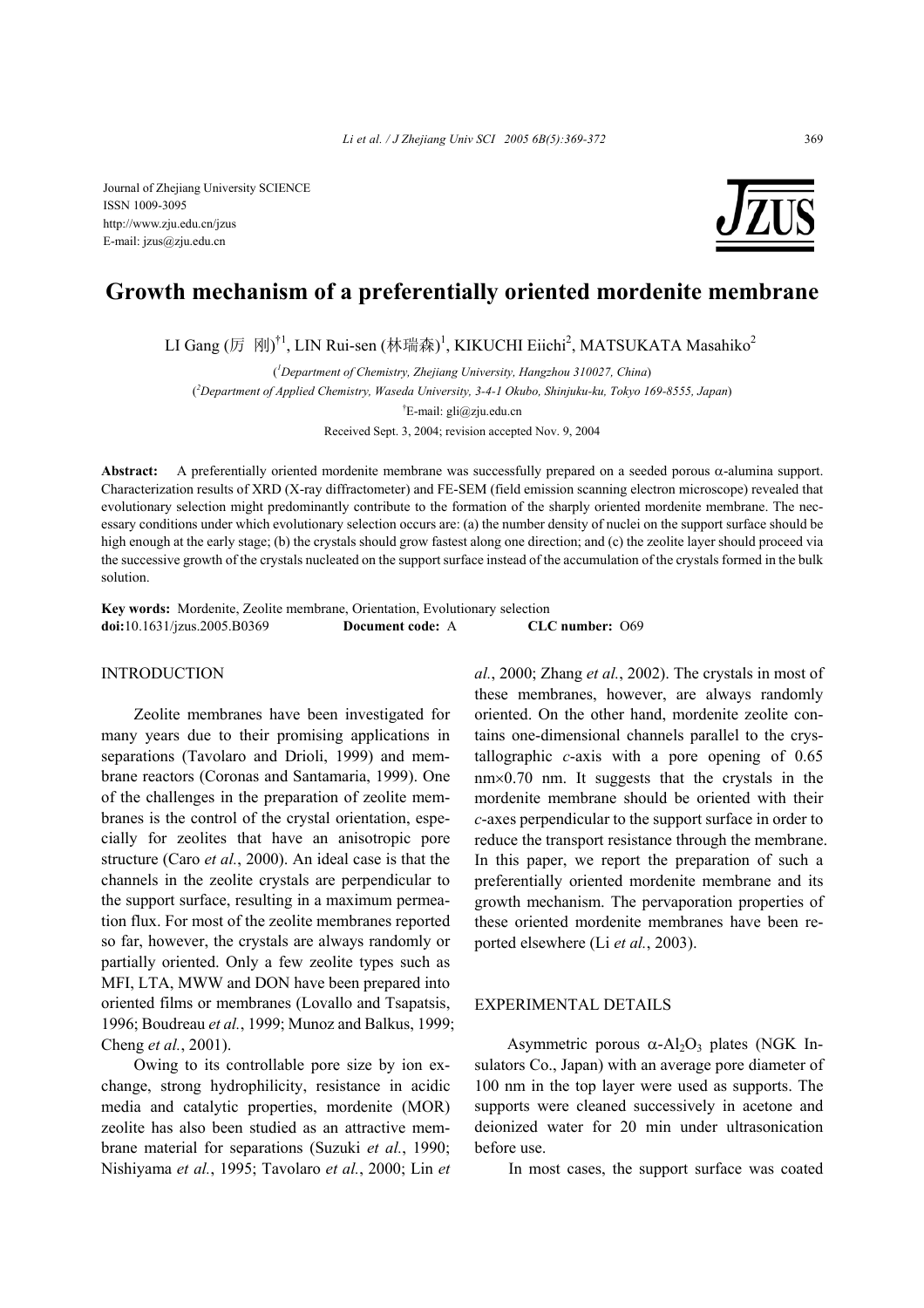with seeds by use of the dip-coating method prior to hydrothermal treatment. The colloidal mordenite suspension (solid content= $3 \times 10^{-3}$  g/cm<sup>3</sup>, pH=6.0) for dip-coating was prepared as follows. Commercially available mordenite powder (HSZ 600HOA,  $SiO<sub>2</sub>/Al<sub>2</sub>O<sub>3</sub>=10.2$ , Tosoh Co., Japan) was first crushed in an agate mortar. The crushed powder was then mixed with an appropriate amount of water in a beaker to form slurry. The slurry was treated in an ultrasonic bath and then kept at room temperature for several days. Due to the gravitational effect, larger particles settled down to the bottom of the beaker, leaving a stable milky suspension at the upper part of the slurry. This milky suspension was used for dip-coating.

The dip-coating process was carried out as follows. The support was first dipped in the colloidal suspension for 2 min, then withdrawn vertically at a slow rate, and finally dried for 30 min at 293 K and subsequently for 30 min at 393 K. This process was implemented twice.

A gel with molar composition of 10  $Na<sub>2</sub>O:0.15$  $Al_2O_3:36$  SiO<sub>2</sub>:440 H<sub>2</sub>O was prepared at room temperature by dissolving sodium hydroxide (97.0 wt%, Kanto Chemical Co., Inc., Japan), sodium aluminate (34.0−39.0 wt% Al2O3, Kanto Chemical Co., Inc., Japan) and silica sol  $(30-31 \text{ wt\%} \text{SiO}_2)$ , Nissan Chemical Industries Ltd., Japan) in water under stirring. A clear solution was obtained after stirring at 323 K for 3−4 h. The seeded or unseeded support was held vertically in this solution and sealed in a Teflon-lined autoclave. Hydrothermal crystallization was carried out at 453 K for various periods of time. After the crystallization, the support was recovered, thoroughly washed with deionized water, and then dried at 393 K.

The morphology of the membrane was characterized using a field emission scanning electron microscope (FE-SEM, Hitachi, S4500S) and a scanning electron microscope (SEM, Hitachi, S2150). The phase and the orientation of the crystals formed on the support surface were characterized using an X-ray diffractometer (XRD) with a Cu  $K_{\alpha}$  radiation source (Rigaku RINT 2100).

# RESULTS AND DISCUSSION

Fig.1 shows the XRD pattern of an oriented

mordenite membrane grown on a seeded porous α-alumina plate after crystallization at 453 K for 48 h, together with that of mordenite powder for comparison. Compared with the XRD pattern of powder sample, the intensity of the (002) reflection of the crystals in the membrane was fairly stronger while the other peaks were weaker. Such a feature indicates that surface crystals in the membrane are predominantly oriented with their *c*-axes perpendicular to the support surface. SEM images of this oriented membrane are shown in Fig.2. Highly oriented crystals can be clearly observed in the membrane surface, which agrees with the XRD data.



**Fig.1 XRD patterns: (a) a mordenite membrane prepared at 453 K for 48 h on a seeded porous** α**-alumina plate; (b) mordenite powder**



**Fig.2 SEM images of a mordenite membrane prepared at 453 K for 48 h on a seeded porous** α**-alumina plate: (a) top view; (b) cross sectional view** 

To elucidate the growth process of oriented mordenite crystals on the porous support, the evolution in the degree of orientation of mordenite crystals with crystallization time was followed by means of XRD and FE-SEM methods. The degree of orientation of mordenite crystals in the membrane is defined here as the ratio  $(k)$  of the intensity of the  $(002)$  reflection to that of the (150) reflection. According to this definition, the larger the *k* value, the more ori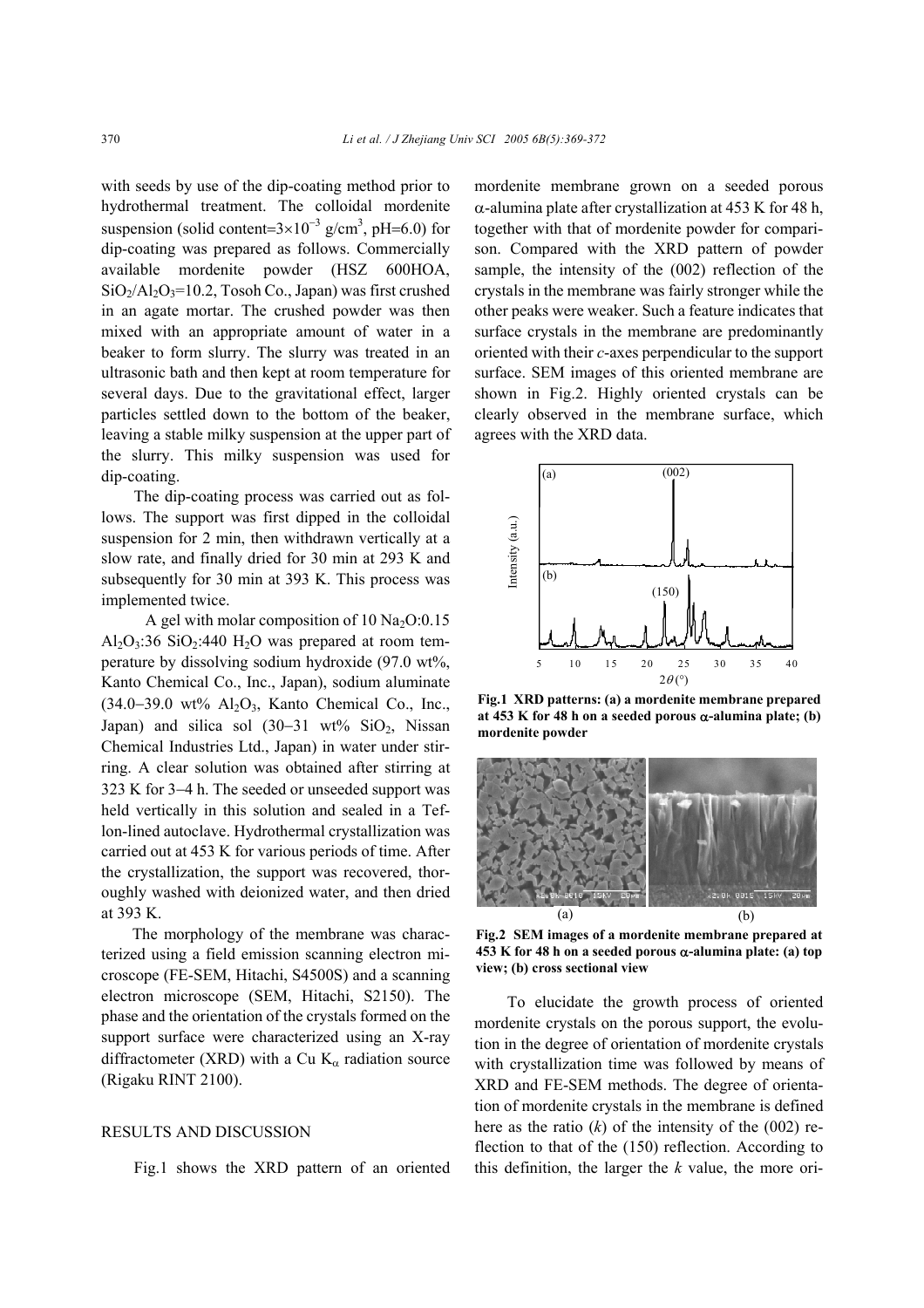ented the crystals in the membrane. As shown in Fig.3, the *k* values increase with crystallization time, indicating that the crystals in the membrane surface become more and more oriented with their (002) faces parallel to the support surface as the crystallization time increases. For comparison, the *k* value is only about 0.21 for mordenite powder.



**Fig.3 The** *k* **value as a function of crystallization time**

Fig.4 shows typical FE-SEM top views of the seeded support and several membranes obtained after different periods of time. It can be seen that the support surface is not completely covered with seeds. After 2 h, the support surface was covered with a great number of small well-developed crystals with random orientations. As the crystallization time increased, the size of the crystals became larger and the preferred orientation appeared. In addition, the number of the crystals per unit area also decreased with crystallization time and the membrane surface was progressively covered with oriented crystals.



**Fig.4 FE-SEM top views (a) seeded** α**-alumina support and membranes after hydrothermal treatment at 453 K for various periods of time: (b) 2 h; (c) 4 h; (d) 14 h** 

The FE-SEM cross sectional views of these membranes show that the thickness of the zeolite layer increases almost linearly with crystallization time at a rate of ca. 0.6  $\mu$ m/h, as shown in Fig.5. It suggests that mordenite crystals grow faster along the *c*-axis (ca. 0.6  $\mu$ m/h) than along *a*- or *b*-axis (ca. 0.3 µm/h, estimated from Fig.4). Fig.5 also shows another important feature: there is hardly induction time. Thus, it can be concluded that the growth of the zeolite layer proceeds predominantly via the direct growth of the seeds instead of the accumulation of the crystals formed in the bulk solution.



**Fig.5 Dependence of the layer thickness on crystallization time**

On the other hand, it should be noted that mordenite crystals grown on an unseeded support had random orientation. In contrast to the case of the seeded support, much fewer crystals were observed on the unseeded support at the early crystallization stage. It indicates that the formation of oriented crystals strongly depends on the number density of the crystals on the support at the early stage. The use of seeding apparently increases the nucleation sites on the support surface.

From the above observations, we infer that the preferentially oriented mordenite membrane was formed according to the "evolutionary selection" mechanism, first proposed by van der Drift (1967) to explain the preferred orientation of a vapor-deposited PbO layer. A simple scheme of this mechanism is shown in Fig.6.

A great number of the crystals with random orientations are first formed on the seeded support in the very early stage. These crystals can grow in all possible directions. Upon growth, the crystals touch each other. When two crystals meet, the growth front of a less steep crystal touches the flank of a steeper one